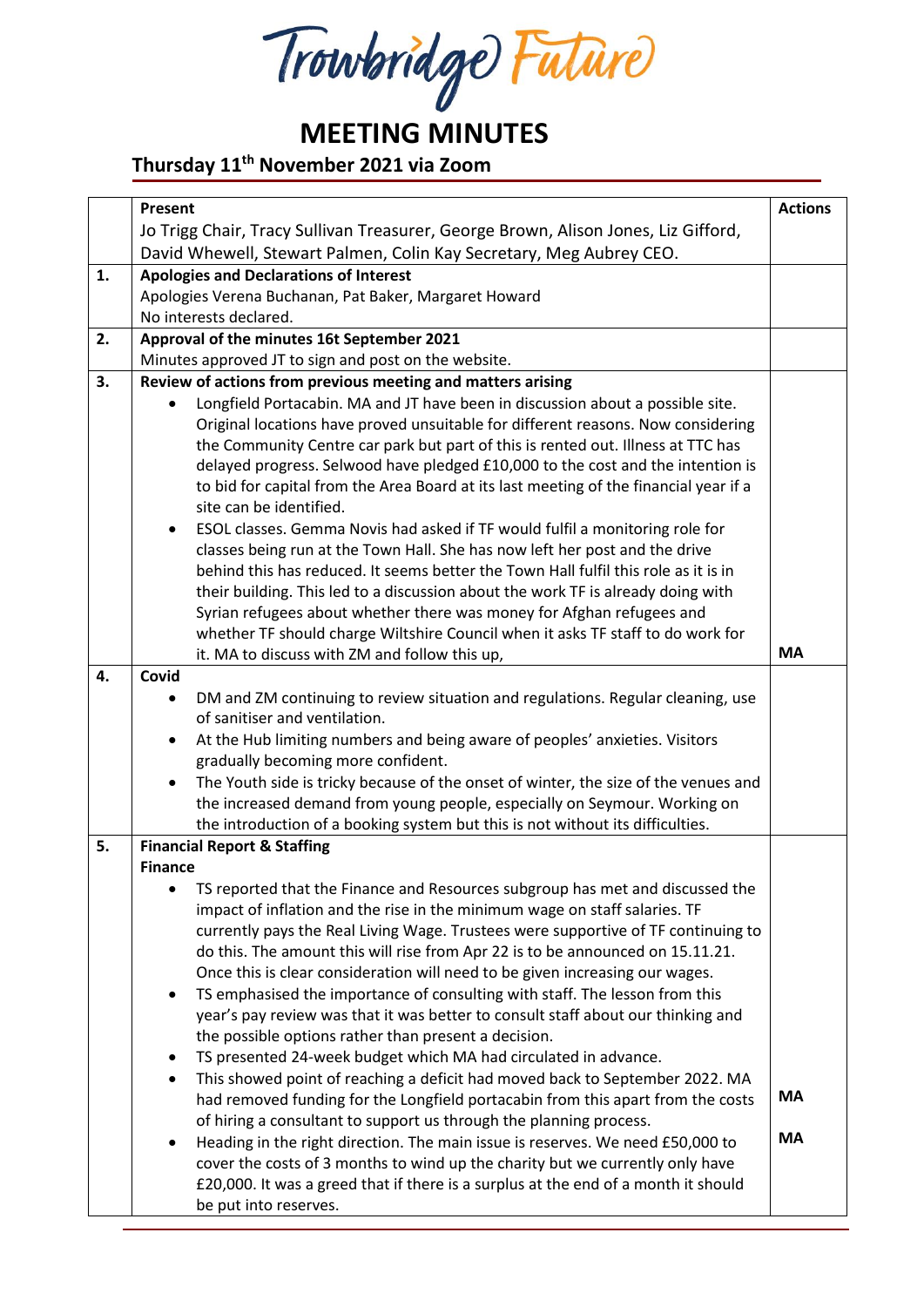Trowbridge Future

**MEETING MINUTES**

#### **Thursday 11 th November 2021 via Zoom**

|    | JT proposed the setting up of a fundraising subgroup to look at different<br>$\bullet$<br>approaches to securing funds including income generation. CK supported this.<br>TS suggested involving staff in this. PWW had a lot of experience of fundraising.<br>٠<br>It was also suggested involving young people.<br>$\bullet$<br>JT was concerned about the group becoming too large. CK suggested a small<br>$\bullet$<br>group to plan the strategy and other groups to do the fundraising. JT to move<br>this forward. | JT        |
|----|----------------------------------------------------------------------------------------------------------------------------------------------------------------------------------------------------------------------------------------------------------------------------------------------------------------------------------------------------------------------------------------------------------------------------------------------------------------------------------------------------------------------------|-----------|
|    | <b>Fundraising</b>                                                                                                                                                                                                                                                                                                                                                                                                                                                                                                         |           |
|    | MA had circulated the fundraising log and was working on producing a                                                                                                                                                                                                                                                                                                                                                                                                                                                       |           |
|    | fundraising strategy.                                                                                                                                                                                                                                                                                                                                                                                                                                                                                                      |           |
|    | GB, DM and MA had produced a proposal for mentoring from John of /gaunt<br>$\bullet$<br>which was still being negotiated.                                                                                                                                                                                                                                                                                                                                                                                                  |           |
|    | Partnership working was bringing in funding. Selwood Housing were being<br>$\bullet$                                                                                                                                                                                                                                                                                                                                                                                                                                       |           |
|    | especially supportive.                                                                                                                                                                                                                                                                                                                                                                                                                                                                                                     |           |
|    | TF has set targets to secure matched funding for the National Lottery grant and<br>$\bullet$                                                                                                                                                                                                                                                                                                                                                                                                                               |           |
|    | TF is a fundable organisation. The important thing is not to take on too many                                                                                                                                                                                                                                                                                                                                                                                                                                              |           |
|    | new projects which do not cover core costs.<br>The hardest thing is secure funding for core costs and reserve.<br>$\bullet$                                                                                                                                                                                                                                                                                                                                                                                                |           |
|    |                                                                                                                                                                                                                                                                                                                                                                                                                                                                                                                            |           |
|    | Website                                                                                                                                                                                                                                                                                                                                                                                                                                                                                                                    |           |
|    | DW has redesigned this and is working with ZM about getting content right.<br>٠                                                                                                                                                                                                                                                                                                                                                                                                                                            |           |
|    | Needs to discuss changeover with current domain provider. Hopefully, it can go<br>live in December.                                                                                                                                                                                                                                                                                                                                                                                                                        | <b>DW</b> |
|    | MA asked if some things could be translated into Polish and Arabic. DW to find<br>$\bullet$                                                                                                                                                                                                                                                                                                                                                                                                                                |           |
|    | the cost of the technology to do this.                                                                                                                                                                                                                                                                                                                                                                                                                                                                                     |           |
|    | <b>Staffing</b>                                                                                                                                                                                                                                                                                                                                                                                                                                                                                                            |           |
|    | Community staffing operating well. In 2022 will TF start a Neighbourhood's                                                                                                                                                                                                                                                                                                                                                                                                                                                 |           |
|    | programme to develop TF's work on Seymour Studley Green and Longfield.                                                                                                                                                                                                                                                                                                                                                                                                                                                     |           |
|    | Currently discussing the best way to organise staffing to maximise opportunity                                                                                                                                                                                                                                                                                                                                                                                                                                             | MA/ZM     |
|    | and provide development pathways for staff. Selwood have committed to<br>provide £10,000 a year for 3 years to fund this, and MA is also in discussion with                                                                                                                                                                                                                                                                                                                                                                |           |
|    | the Community Foundation.                                                                                                                                                                                                                                                                                                                                                                                                                                                                                                  |           |
|    | Youth staffing improving. There is a new Youth Apprentice who has come from<br>$\bullet$                                                                                                                                                                                                                                                                                                                                                                                                                                   |           |
|    | Selwood on the Kick Start programme. A TA from Studley Green has been                                                                                                                                                                                                                                                                                                                                                                                                                                                      |           |
|    | recruited. A youth worker who has been stuck in London wishes to return. During<br>a visit from the Community Foundation the researcher so enjoyed her session at                                                                                                                                                                                                                                                                                                                                                          |           |
|    | Seymour that she has asked about becoming a sessional worker.                                                                                                                                                                                                                                                                                                                                                                                                                                                              |           |
| 6. | <b>Youth Report</b>                                                                                                                                                                                                                                                                                                                                                                                                                                                                                                        |           |
|    | Illness has prevented DM from producing a report. MA gave an oral report                                                                                                                                                                                                                                                                                                                                                                                                                                                   |           |
|    | Seymour. 2 strong groups. As they operate simultaneously, they have had to run<br>$\bullet$<br>them on alternate weeks.                                                                                                                                                                                                                                                                                                                                                                                                    |           |
|    | Studley appx 14 attendees<br>٠                                                                                                                                                                                                                                                                                                                                                                                                                                                                                             |           |
|    | Longfield. No sessions at present doing detached work and continuing to<br>$\bullet$                                                                                                                                                                                                                                                                                                                                                                                                                                       |           |
|    | communicate with young people.                                                                                                                                                                                                                                                                                                                                                                                                                                                                                             |           |
|    | Continuing detached at the skate park and mentoring at John of Gaunt.<br>٠                                                                                                                                                                                                                                                                                                                                                                                                                                                 |           |
|    | GB has designed a cultural calendar which has been really successful at engaging                                                                                                                                                                                                                                                                                                                                                                                                                                           |           |